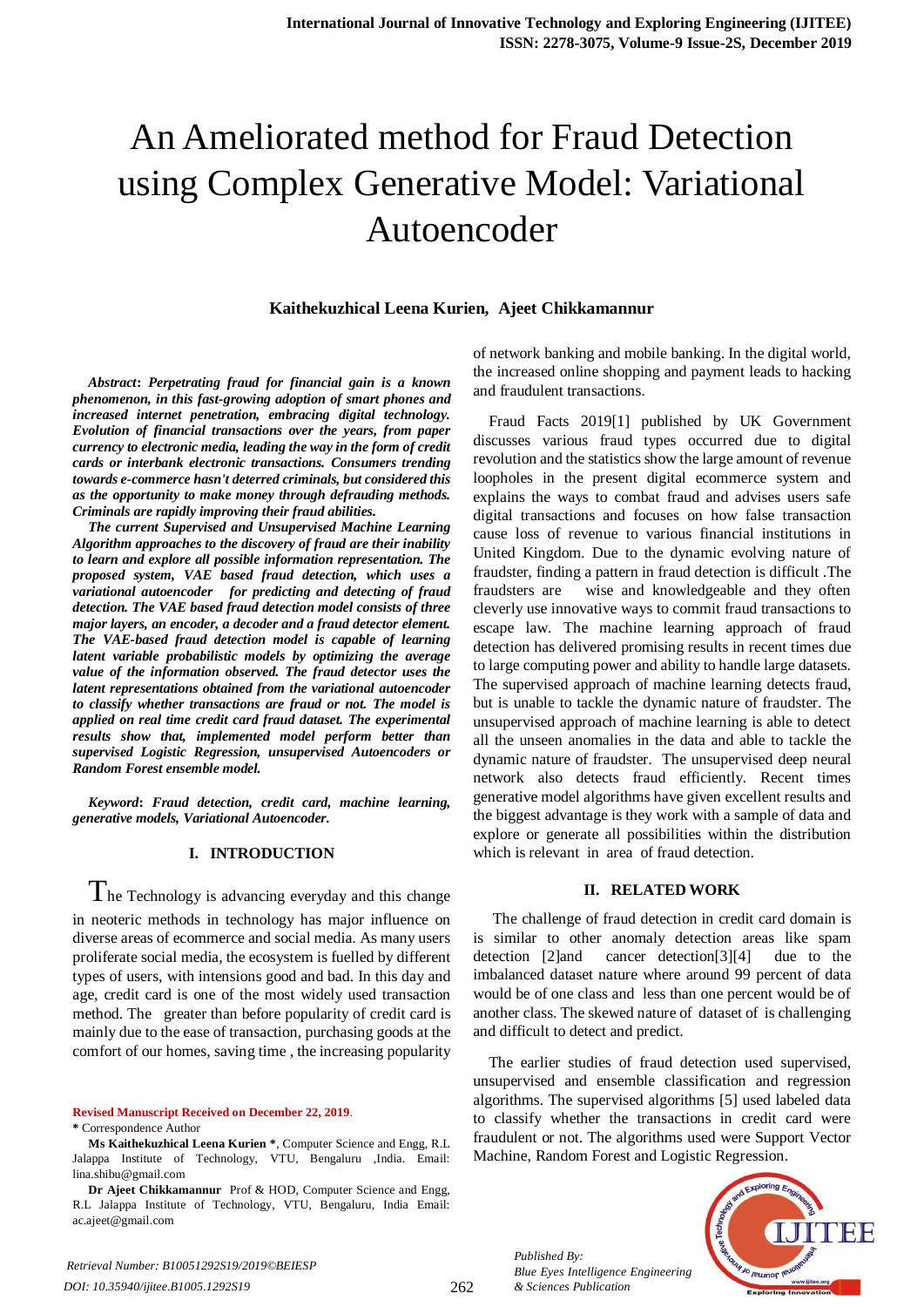The comparison between the supervised and ensemble algorithms showed that Random Forest showed better results in predicting whether the transactions are fraud or not. The unsupervised algorithms of clustering and auto-encoders [6] were applied and the result were encouraging. The deep learning neural network algorithms are able to learn high level features in better way than traditional machine learning algorithms.

Khattar[6] uses multimodal variational auto-encoder in fake news .The text and images were two modes passed on the encoder and decoder. The latent representation holds the learned features. Multimodal variational autoencoder showed better results and have used convolutional neural network.

 Quoc Phong[7] uses deep learning algorithms on network anomalies on NetFlow records. The different attacks on the network are anomalies which can be detected and predicted. The variational autoencoder based framework is scalable on size of data and feature dimension. The unsupervised learning of Variational Autoencoder showed better results in identifying Dos,spam attacks.

Ruoyu Deng[8] proposes FraudJudger ,a fraud detection model based on behavior of users on unlabeled data. The model uses Adversarial autoencoder which merges operation and transaction data which are converted to latent representation by adversarial autoencoder which are used to classify the users.

Yvan [9]evaluated automated feature engineering in fraud detection in credit card domain using Hidden Markov Model. The Hidden Markov Model uses likelihood of a transaction to a sequence of past transactions. The findings from Hidden Markov Model are used as extra features in a Random Forest for detection of fraud. The model shows better results in auc-roc curve and the paper also addressed missing value issues in credit card fraud detection

Ping Jiang [10]shows autoencoder neural network applied on credit card dataset and as the dataset is imbalanced ,oversampling is performed on the dataset to obtain balanced dataset. The evaluation parameters of roc-auc curve on autoencoder are good.

Jinwon An,,Zhiqiang Wan[11][12]implemented variational autoencoder which is a generative model using probabilistic function. The anomaly detection on fraud dataset is difficult as the dataset is skewed and the results obtained from the model is good.

## **III. EXISTING APPROACH**

The two main types of learning are supervised approach and unsupervised approach. The supervised algorithm uses labeled data .The unsupervised algorithm can learn without labeled data. They can find unknown patterns in the data.

**A. Supervised Learning:** A well labeled training data is used to infer and predict unforeseen patterns in the data. [13]From the training data, the features are extracted and the machine learning algorithms are applied and

modeled to classify whether the particular event occurs or not. The supervised algorithms are Logistic Regression, Decision Tree, Naive Bayes.

- **B. Unsupervised Learning :** The input data is present and the data is not labeled. The unsupervised algorithms are applied to the unlabeled training data to explore and examine patterns in the data. The two types of unsupervised algorithms are Clustering and Association. Clustering algorithms process the data and can group the data into clusters .The algorithms on themselves help identify the clusters. Association rules of if- then-else are written for each use case .The unsupervised models are K-Means, Autoencoders ,Hierarchical clustering, K-NN.
- **C. Ensemble Models :** It is a process by which multiple models are strategically generated and combined to solve a computational intelligence problem. The different ensemble learning models[14] are Bagging, Boosting, Ada-boost algorithm .In this paper, Ensemble model Random Forest comparison is shown.

# **IV. PROPOSED METHODOLOGY:UNSUPERVISED DEEP LEARNING MODEL:VARIATIONAL AUTOENCODERS**

Variational Autoencoders (VAEs) are generative models used for generating fictional human faces ,artificial music and artwork. Kingma et al. and Rezende et al defined generative models Variational autoencoders (VAEs) in 2013.[15]It learns from latent variables and corresponding inference models using stochastic gradient descent. Stochastic gradient descent [16]randomly selects small sample of data iteratively, unlike gradient descent which works on entire dataset.

Variational Autoencoders functionally also try to reconstruct the input as normal autoencoders , but with the additional constraint that the latent representation learns the probability distribution parameters of the input than the encoding of the input, hence called the "Variational". The advantages of learning the distribution are by explicitly modeling the data and noise generation processes, they can learn to separate the two, making it more robust. Secondly, the latent space can become more interpretable if disentanglement constraints are applied. Third advantage is new samples can be generated by sampling latent vectors and passing them through the layers of decoder.

It is a principled generative model. The input data is mapped to latent space using neural net and the latent space has posterior distribution  $p(x1)$  and prior distribution  $p(x)$  are modeled as Gaussian distribution. The latent space has mean and covariance vector and force it to be unit normal distribution using KL divergence. The random sample from latent space distribution is assumed to generate data similar to training data (X).The latent space vector is mapped to input image using decoder. The reconstructed output is assumed to correspond to mean of Gaussian that leads to reconstruction loss.

*Published By: Blue Eyes Intelligence Engineering & Sciences Publication* 

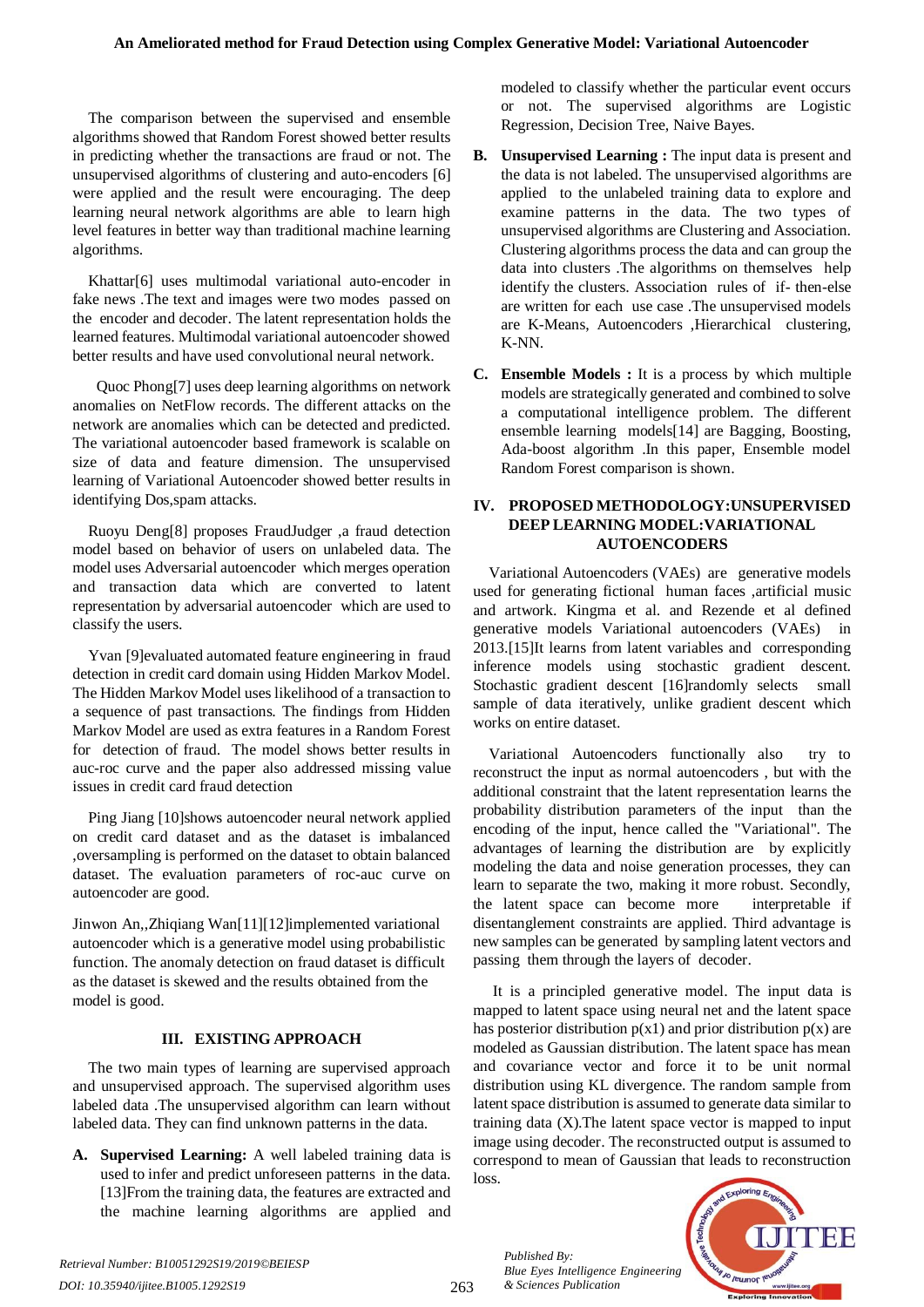Each iteration only one sample is randomly selected from latent space is used. The variational autoencoder is capable of learning probabilistic latent variable models by optimizing a bound on the marginal likelihood of the observed data.

The encoder layer is a neural network that accepts the all 30 attributes as input and passes to the next Dense Layer of Sequential Keras model with 15 attributes .The next Dense Layer accepts 10 attributes and the output is passed to 7 attribute dense layer. The fifth layer converts it to two dimension mean and covariance of size two variables.

The implementation of VAE based model for fraud detection is using python with keras and tensorflow as backend.



**Fig .1.Diagram of Variational AutoEncoder**

The Variational autoencoder has three parts ,encoder, decoder and loss function. The encoder is a network which takes the input and outputs the feature vector. Its input is a data point x, its output is a hidden representation z, and it has weights and biases  $\theta$ [17]. The encoder accepts the input x with n dimensions and 'encodes' into latent space which is lower dimension and stochastic. The encoder gives output result parameters to  $q\theta(z/x)$  which is Gaussian probability density.

The decoder is a network with the same network structure as encoder but in opposite orientation that takes the feature vector from the latent vector. Its input is the representation z, it outputs the parameters to the probability distribution of the data, and has weights and biases ϕ. The decoder is denoted by  $p\phi(x/z)$ . The loss function of the variational autoencoder is the negative log-likelihood with a regularizer. The total loss is then  $\sum_{i=1}^{N}$  *li* for N entire data points. The loss function *li* for data point *xi* is:

## *li*(*θ*,*ϕ*)=−E*<sup>z</sup>*∼*qθ*(*z*∣*xi*)[log*pϕ*(*xi*∣*z*)]+KL(*qθ*(*z*∣*xi*)∣∣*p*(*z*)) (1)

The next term is called the regularizer, Kullback-Leibler divergence between the encoders distribution  $q\theta(z/(x))$  and p(z).It is a measure of how much close value q is to p.

The first term is called the reconstruction loss, or expected negative log-likelihood of the i-th data point in x. The expectation is taken with respect to the encoder's distribution over the representations. This term encourages the decoder to determine to reconstruct the data. Poor reconstruction will incur a large cost in reconstructive loss function.

## **V. VAE BASED FRAUD DETECTION**

The novel deep learning VAE model of 12 layers is proposed to detect fraud in credit card data. It has 3 major layers.

• Encoder Layer: This layer encodes the information which is numeric data type into intermediate latent vector.

• Decoder Layer: This layer reconstructs back the original data from latent vector.

• Fraud detector: This layer uses the learned shared representation (latent vector) to predict if a transaction is fraudulent or not.

**A.Encoder :** The inputs to the encoder are the attributes of credit card transactions and it outputs a latent vector representation of the feature learnt from the data. The following are the layers defined at the encoder end.

| Sr No | Layer Type              | No of attributes |
|-------|-------------------------|------------------|
|       | <b>Input Layer</b>      | 30               |
| 2     | Dense Layer1            | 25               |
| 3     | Dense Layer 2           | 15               |
|       | Dense Layer3            | 10               |
| 5     | Dense Layer 4           |                  |
| 6     | <b>Latent Dimension</b> |                  |

**Table 1: Encoder and Layers Description**

## **B. Decoder**

The architecture of the decoder is similar to that of the encoder but reversed. The objective of the decoder is to reconstruct original information from the sampled latent version.



**Fig.2. Block Diagram of VAE-Based Fraud detection**



*Published By:*

*& Sciences Publication* 

*Blue Eyes Intelligence Engineering*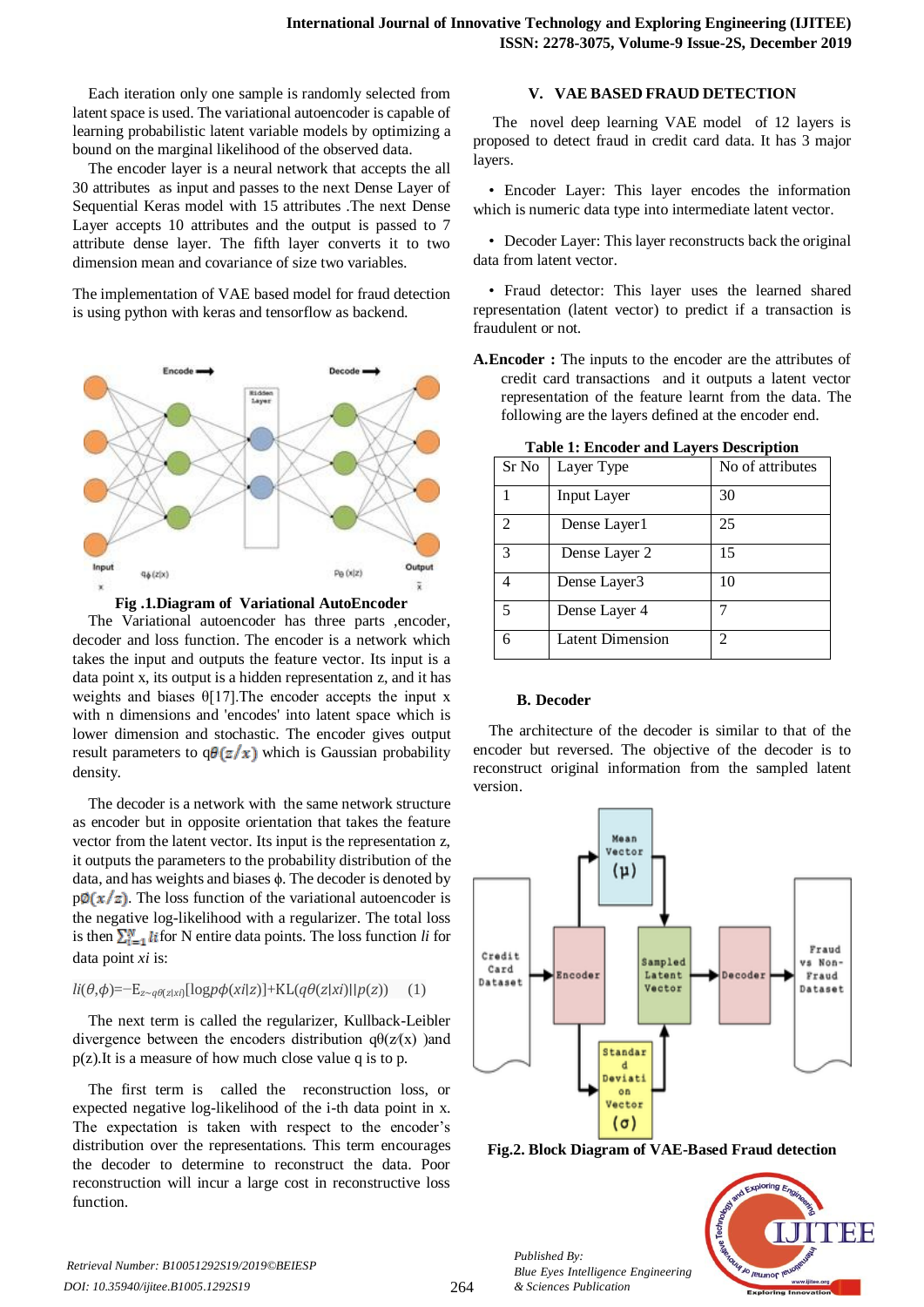## **An Ameliorated method for Fraud Detection using Complex Generative Model: Variational Autoencoder**

## **C. Fraud Detector**

Fraud Detector takes latent representation as input and aims to classify whether the transactions are fraudulent or not.

The reconstruction loss and KL divergence loss are added and optimized in Variational Autoencoder models. The probability distribution parameters ( $\mu$  and s) approximate to the target distribution (Normal distribution) by reducing the Kullback-Leibler Divergence.

# **VI. DATASET AND EVALUATION**

The problem statement is to illuminate fraud in credit card transactions.

The dataset consists of credit card transactions made by European cardholders in September 2013.

(https://www.kaggle.com/mlg-ulb/creditcardfraud). [19] The duration period for the dataset is two days. There are 492 fraud transactions from 284,807 transactions. The dataset is extremely skewed and the positive class (frauds) account for 0.172% of all transactions.

The columns in the dataset are numerical data and are PCA transformed due to confidentiality issues. There are 30 columns in the dataset out of which features V1, V2, ... V28 are the principal components obtained with PCA. The 'Time' and 'Amount' column have not been PCA transformed. The column 'Time' contains the seconds elapsed between each transaction and the first transaction in the dataset. The feature 'Amount' is the transaction Amount. It can be observed that Amounts in fraudulent transactions were always below 2,500. The column 'Class' is the response variable. It takes value 1 in case of fraud and 0 otherwise.

# **A. Algorithm VAE Based Fraud detection**

Algorithm: VAE based Fraud detection

Input: The credit card dataset

Output: Fraud/Non - Fraud Transactions

- Input Raw Dataset
- Visualize Preprocessed Features and examine co-relation between the attributes
- Randomly sample a small subset of data as training data and testing data
- Apply Variational Autoencoder generative algorithm with
	- 1. Encoder neural network and its layers
	- 2. Decoder neural network and its layers
	- 3. Latent Dimension size specification
- Compare VAE based Fraud detection results vs Logistic Regression vs Random Forest vs Autoencoders

# **B. Implementation and Steps in the Proposed System**

•Input the dataset and Visualize the features in the

*Retrieval Number: B10051292S19/2019©BEIESP*

#### dataset

The credit card dataset is input to the system and features are analyzed.

| utl |  |
|-----|--|
|     |  |
|     |  |

| <b>Time</b> | V1          | $\mathbf{V2}$ | ≝ | V28         | Amt    | <b>Class</b> |
|-------------|-------------|---------------|---|-------------|--------|--------------|
| 0.0         | $-1.359807$ | $-0.072781$   |   | $-0.021053$ | 149.62 | $\Omega$     |
| 0.0         | 1.191857    | 0.266151      |   | 0.014724    | 2.69   | $\Omega$     |
| 1.0         | $-1.358354$ | $-1.340163$   |   | $-0.059752$ | 378.66 | $\Omega$     |
| 1.0         | $-0.966272$ | $-0.185226$   |   | 0.061458    | 123.50 | $\Omega$     |
| 2.0         | $-1.158233$ | 0.877737      |   | 0.215153    | 69.99  | $\Omega$     |

[5 rows x 31 columns]

## **Fig .3. The sample dataset**

 The features are visualized and in the diagram the clear distinction of fraud and non fraud transactions are observed.



**Fig .4. Visualizing the features**

- Splitting Training Dataset and Testing Dataset .The training set has a combination of 2000 non-fraud transactions and the entire fraud transactions .The dataset is extremely skewed and imbalanced with0.172% fraud transactions. Hence approximately 300-400 are fraud transactions which are also added to training set. The testing set consists of 0.25% transactions.
- Train a Variational Autoencoder with 12 layers total in encoder and decoder and Fraud detector .

 $\square$  Encoder: The input to the encoder is the sequential list of credit card transactions  $T = [T1 T2 ... Tn]$ , where n is the number of transactions in the sample. Each transaction Ti  $\in$  T is passed onto multiple layers in the encoder .To extract the features from the numeric content of transaction data in the encoder, tensor flow probability layers are used. The encoder is a Keras Sequential [20] model with dense layers. In the last, outputs of dense layers are passed to multivariate to separate mean and covariance matrix. The final distribution also adds regularization term to the loss. Specifically, the KL divergence is added between the encoder and the prior to the loss.

*Published By: Blue Eyes Intelligence Engineering & Sciences Publication* 

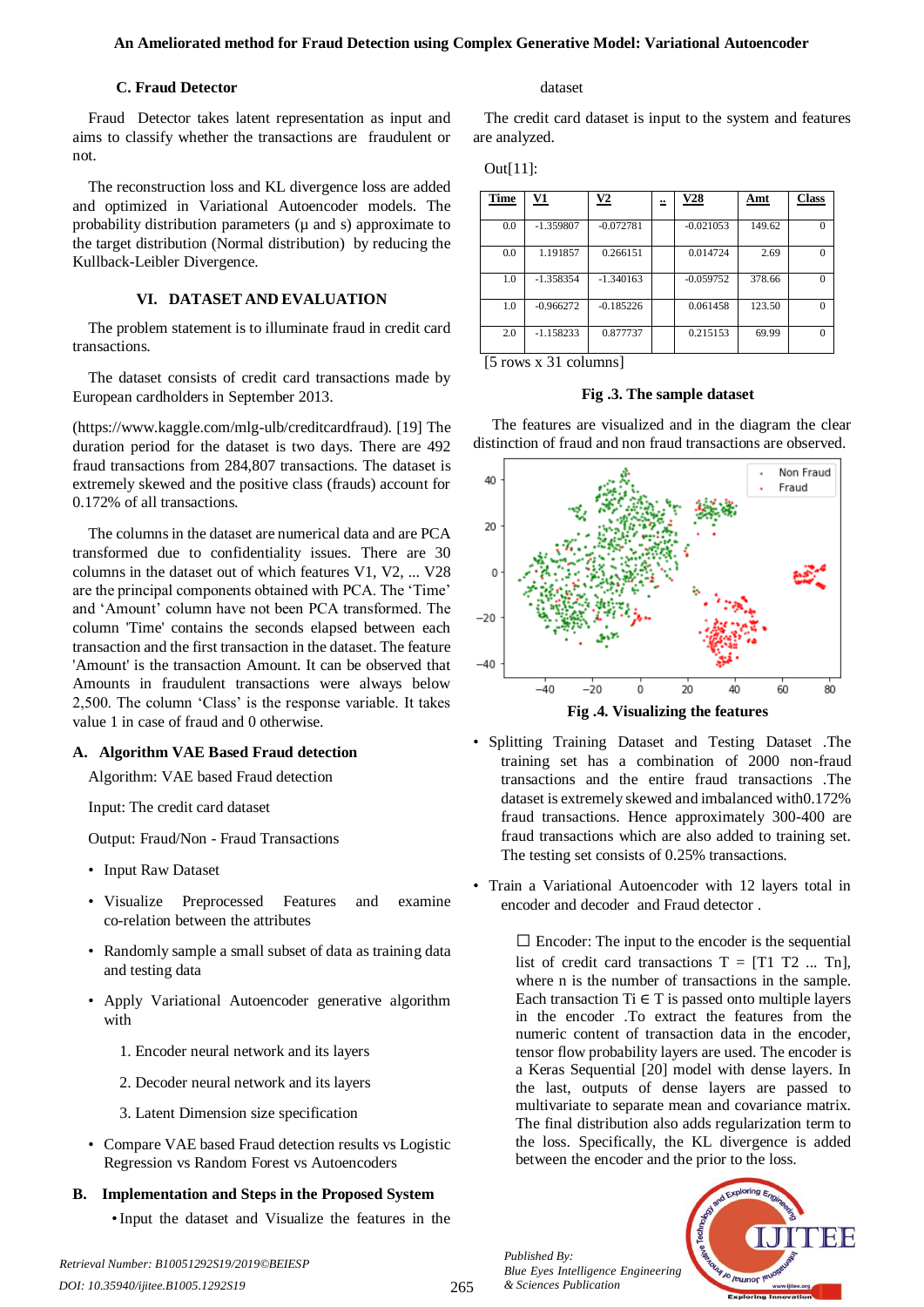The VAE is trained with 2000 rows non-fraud transactions and fraud transactions. The prior for the latent variables is set to be a random unit multivariate normal vector of the latent dimension. The latent dimension is set to 2 with two latent vectors.

> $\square$  Decoder: The decoder is same as reversed encoder .The output of the decoder are real values and have normal distributions.

> $\Box$  Fraud detector: The output of the encoder neural network gives latent mean with dimension [2,2].

• Visualize Latent Representations of Mean and Standard Deviation

The plots of latent distribution parameters are shown below. The grouping of fraud and non fraud transactions are shown evidently.





outliers and are also scattered.



**Fig.6. Plot showing standard deviations with red indicating fraud and green showing non fraud transactions**

## **C. Hyper parameters Tuned**

The hyper parameters tuned in VAE-Based Fraud detection are:

1. Latent dimension: The Latent dimension used is 2.The model was also tested for Latent dimension with 3 dimensions each of mean and standard deviation. The model gave better results with latent dimension of 2.

2. Number of Epochs: The numbers of epochs tested were 50,100,150,200.

3. Patience: This attribute stops after specified iterations after achieving convergence

4. Encoder /Decoder Layers: The model was tested with 4,5 and 6 layers.

5. Batch size: The batch size was tested for 128,256 respectively.

6. Input data: The generative models randomly selects a small subset of data and explores the complex patterns of possibilities of fraud .The input data size was tested on 1500,2000 and 2500 non fraud transactions with entire fraud transactions which is 0.176% of entire transaction set.

## **VII. RESULT AND DISCUSSION**

**A.Metrics used:** The Auc-Roc curve is Area Under Curve and Receiver Operator Characteristics. It is an important metric used to perform evaluation of a classification model. Auc-Roc curve shows excellent results in measuring models performance for imbalanced datasets. The imbalanced datasets with class 0 with more than 99% and less than one percent values as class1are challenging for the metrics to evaluate the classification model. Auc-Roc curve provides better evaluation results at imbalanced datasets. Auc-Roc curve is the metrics used for measuring the performance of VAE based fraud detection.

Roc is a probability curve [21] and Auc is the degree of separation between the two classes. The higher value of Auc means the model is able to distinguish 0s as 0s and 1s as 1s.

The output of the matrices depend on the results obtained by True positive (TP), True Negative (TN), false positive (FP), false negative (FN). [22] The transaction cases which are not fraud and the system model has predicted as not fraud as True Positive (TP). The transaction cases which are fraud and the system model has predicted as fraud as True Negative (TN). The transaction cases which are fraud and the system model has predicted as not fraud as False Positive (FP). The transaction cases which are not fraud and the system model has predicted as fraud as True Negative (TN). The ROC Curve, relative characteristic curve is plotted with true positive rate (TPR) against false positive rate (FPR).



*Retrieval Number: B10051292S19/2019©BEIESP DOI: 10.35940/ijitee.B1005.1292S19*

*Published By:*

*& Sciences Publication* 

*Blue Eyes Intelligence Engineering*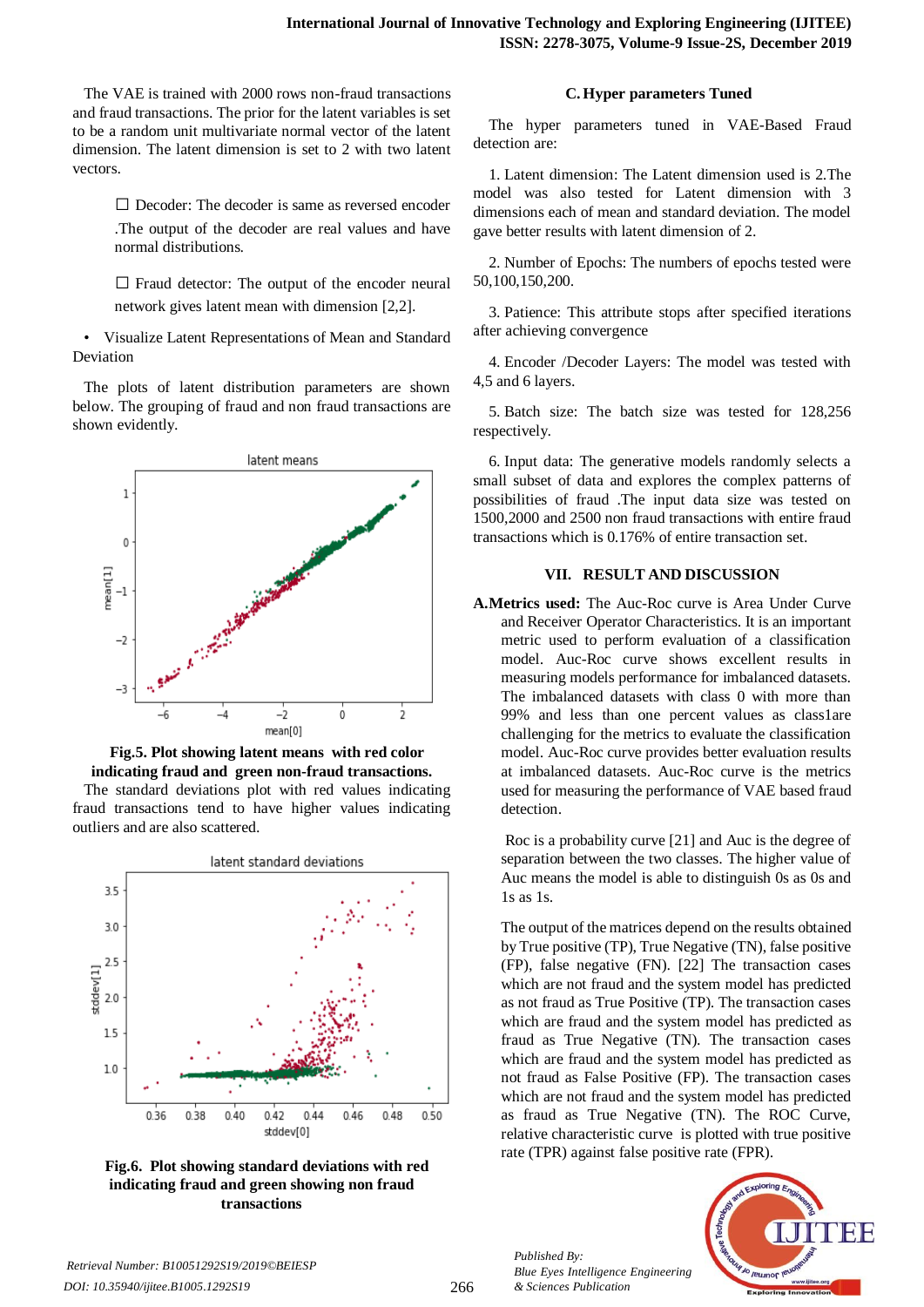The True positive rate is calculated as the ratio of true positive cases system has identified with actual positive cases. The False positive rate is calculated as the ratio of false positive cases system has identified with negative actual cases.

## **B.Comparison of VAE Based Fraud detection Vs Supervised ,Unsupervised and Ensemble Models**

The results of generative model VAE Based fraud detection on test set were better than Random Forest and Autoencoders.

The ROC-AUC Curve using VAE based Fraud detection is 97.07 %.



**Fig.7. showing Roc-auc curve on test data of VAE-Based Fraud detection.**

The ROC-AUC curve using simple Autoencoders deep neural network are shown below.



**Fig.8. Results of Roc-auc curve on Autoencoders**

The ROC-AUC curve using Random Forest Ensemble model is shown below.



**Fig.9. showing Roc-auc curve on test data of Random Forest.**

The results of Supervised machine learning algorithm of Logistic Regression [23][24] is evaluated using ROC-AUC curve.



**Fig.10. showing Roc-auc curve on test data of Logistic Regression** 

## **VIII. CONCLUSION**

The threat of fraud in credit card transactions is always looming large and many companies are taking appropriate timely measures to tackle it. Machine learning algorithms [25][26] are the most appropriate solution to the problem of fraud detection. The generative models are able to generate all possible complex patterns or distributions within a small subset of data. Thus the dynamic evolving natures of fraudsters are tackled in a better way. The results of Variational autoencoder with a small subset which is randomly selected gave promising result as compared to supervised, unsupervised and semi-supervised deep learning algorithms with a much larger randomly selected dataset .

## **REFERENCES**

*Published By:*

*& Sciences Publication* 

*Blue Eyes Intelligence Engineering* 

- 1. Fraud The Facts 2019 The definitive overview of payment industry fraud ,2019[Accessed Oct 15th,2019 20:50]
- 2. Machine learning for email spam filtering: review, approaches and open research problems, Emmanuel Gbenga Dadaa,Joseph Stephen Bassia Haruna Chiroma Shafi'i Muhammad Abdulhamid Adebayo Olusola Adetunmbid Opeyemi Emmanuel Ajibuwae, ,Proceedings in Heliyon, Volume 5, Issue 6, June 2019



*DOI: 10.35940/ijitee.B1005.1292S19*